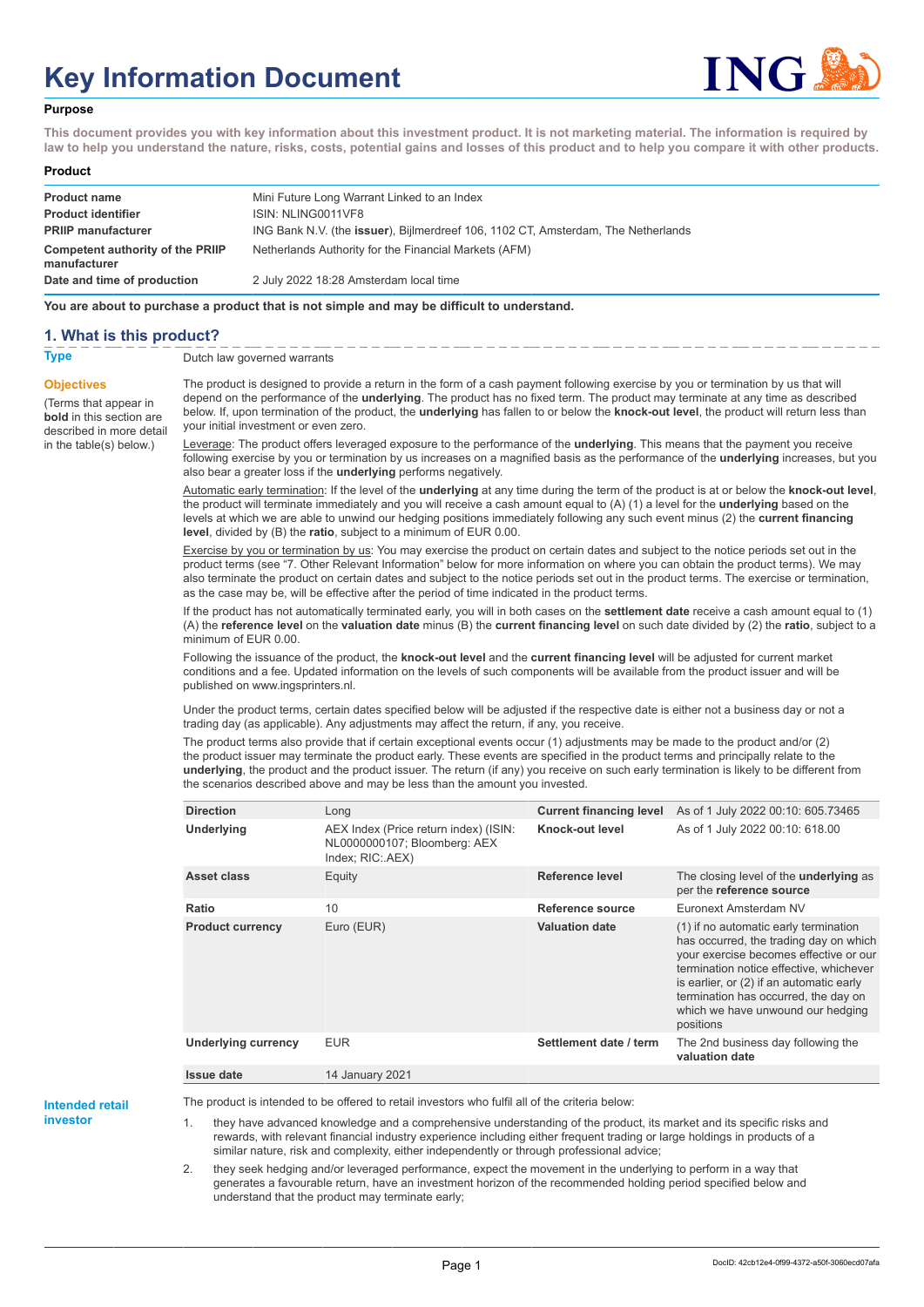- 3. they accept the risk that the issuer could fail to pay or perform its obligations under the product and they are able to bear a total loss of their investment; and
- 4. they are willing to accept a level of risk to achieve potential returns that is consistent with the summary risk indicator shown below.

The product is not intended to be offered to retail clients who do not fulfil these criteria.

### **2. What are the risks and what could I get in return?**

**Risk indicator**

**Performance scenarios**





**The risk indicator assumes you keep the product for 1 day. The actual risk can vary significantly if you cash in at an early or a later stage and you may get back less.**

The summary risk indicator is a guide to the level of risk of this product compared to other products. It shows how likely it is that the product will lose money because of movements in the markets or because we are not able to pay you.

We have classified this product as 7 out of 7, which is the highest risk class. This rates the potential losses from future performance at a very high level, and poor market conditions are very unlikely to impact our capacity to pay you.

**Be aware of currency risk:** If the currency of your account is different to the currency of this product, you will be exposed to the risk of suffering a loss as a result of the conversion of the currency of the product into the account currency. This risk is not considered in the indicator shown above.

**Be aware of currency risk:** If (i) the Underlying is traded in a different currency than EUR the unwind amount will be converted to EUR at the prevailing exchange rate which may result in a loss; or (ii) the currency of your account is different from the Currency of the product, you may be exposed to the risk of suffering a loss as a result of the conversion of the Currency of the product into the account currency. Risk (ii) above is not considered in the indicator shown above.

This product does not include any protection from future market performance so you could lose some or all of your investment.

If we are not able to pay you what is owed, you could lose your entire investment.

For detailed information about all risks relating to the product please refer to the risk sections of the prospectus and any supplements thereto as specified in the section "7. Other relevant information" below.

#### **Market developments in the future cannot be accurately predicted. The scenarios shown are only an indication of some of the possible outcomes based on recent returns. Actual returns could be lower.**

*Investment: EUR 10,000*

| <b>Scenarios</b>           |                                                                           | 1 dav<br>(Recommended holding period) |  |
|----------------------------|---------------------------------------------------------------------------|---------------------------------------|--|
|                            |                                                                           |                                       |  |
| <b>Stress scenario</b>     | What you might get back after costs<br>Percentage return (not annualised) | <b>EUR 0.00</b><br>$-100.00\%$        |  |
| Unfavourable scenario      | What you might get back after costs<br>Percentage return (not annualised) | EUR 8,705.41<br>$-12.95\%$            |  |
| <b>Moderate scenario</b>   | What you might get back after costs<br>Percentage return (not annualised) | EUR 10,428.16<br>4.28%                |  |
| <b>Favourable scenario</b> | What you might get back after costs<br>Percentage return (not annualised) | EUR 11,883.14<br>18.83%               |  |

The average returns shown in the above table are not annualised, which means they may not be comparable to the average returns shown in other key information documents.

This table shows the money you could get back over the next day under different scenarios, assuming that you invest EUR 10,000.

The scenarios shown illustrate how your investment could perform. The recommended holding period for this product is less than one year. The figures are therefore not calculated on a per year basis, but for the recommended holding period. Figures in this section and "4. What are the costs?" are therefore not comparable with figures given for products with a recommended holding period of at least one year. The scenarios presented are an estimate of future performance based on evidence from the past on how the value of this investment varies, and are not an exact indicator. What you get will vary depending on how the market performs and how long you keep the product. The stress scenario shows what you might get back in extreme market circumstances, and it does not take into account the situation where we are not able to pay you.

This product cannot be easily cashed in. This means it is difficult to estimate how much you would get back if you cash in before the recommended holding period. You will either be unable to cash in early or you will have to pay high costs or make a large loss if you do so.

The figures shown include all the costs of the product itself, but may not include all the costs that you pay to your advisor or distributor. The figures do not take into account your personal tax situation, which may also affect how much you get back.

Buying this product holds that you think the level of the underlying will increase.

Your maximum loss would be that you will lose your investment.

## **3. What happens if ING Bank N.V. is unable to pay out?**

You are exposed to the risk that the issuer might be unable to meet its obligations in connection with the product for instance in the event of bankruptcy or an official directive for resolution action. This may materially adversely affect the value of the product and could lead to you losing some or all of your investment in the product. The product is not a deposit and as such is not covered by any deposit protection scheme.